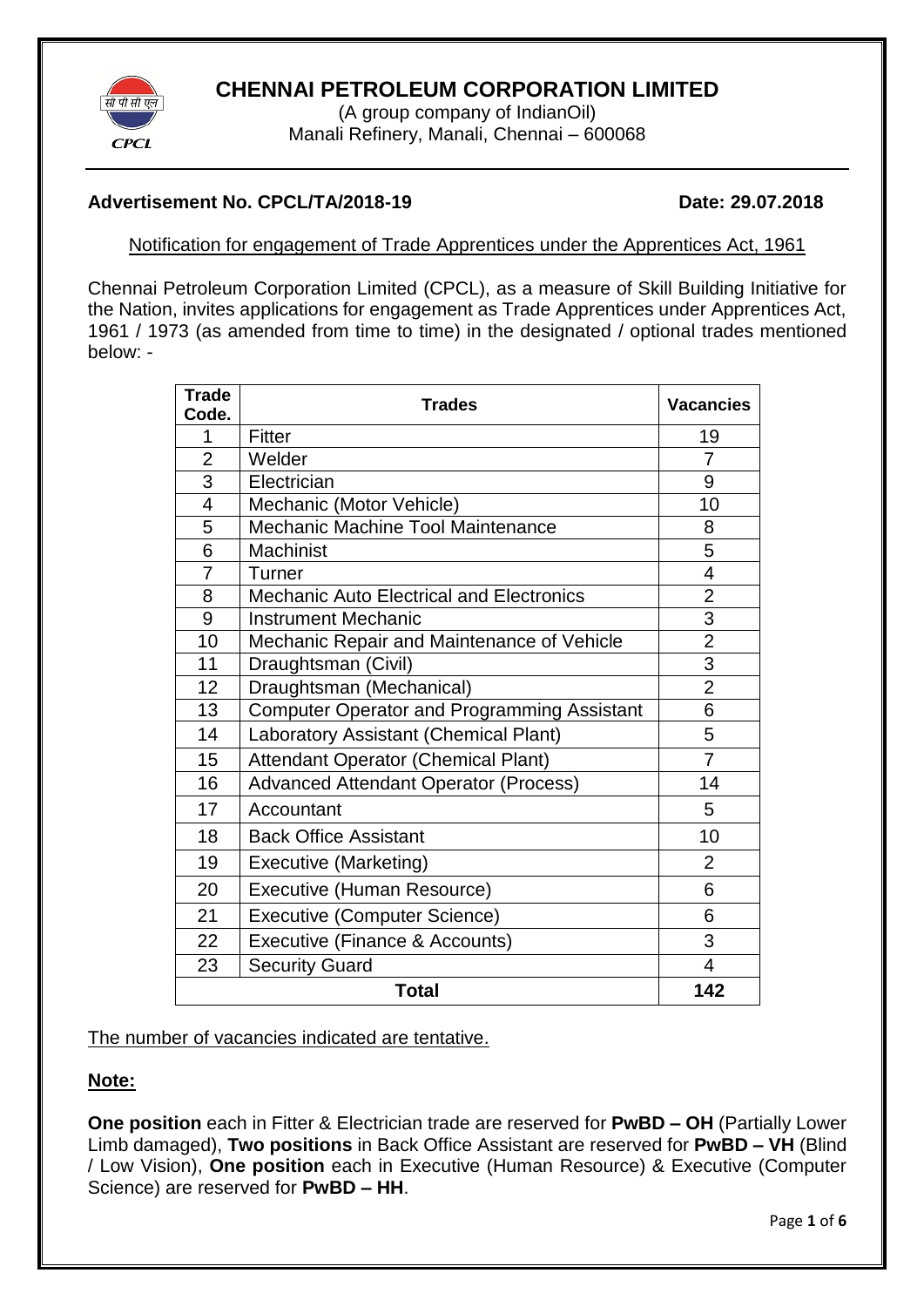# **ABBREVIATIONS USED:**

 $PwBD =$  Persons with Benchmark Disabilities,  $OH =$  Orthopedically Handicapped,  $HH =$ Hearing Handicapped, VH = Visually Handicapped.

# 1. **ELIGIBILITY CRITERIA:**

| <b>Trade</b><br>Code | Name of the<br><b>Trade</b>                           | <b>Prescribed Qualification / Eligibility Criteria</b>                                                                                                      |
|----------------------|-------------------------------------------------------|-------------------------------------------------------------------------------------------------------------------------------------------------------------|
| 1                    | Fitter                                                | Passed 10th class examination with Science and Mathematics<br>under 10+2 system of education or its equivalent and ITI (Fitter)<br>course.                  |
| $\overline{2}$       | Welder                                                | Passed 8th class examination from a recognised school and ITI<br>(Welder) course.                                                                           |
| 3                    | Electrician                                           | Passed 10th class examination with Science and Mathematics<br>under 10+2 system of education or its equivalent and ITI<br>(Electrician) course.             |
| 4                    | Mechanic (Motor<br>Vehicle)                           | Passed 10th class examination with Science and Mathematics<br>under 10+2 system of education or its equivalent and ITI<br>(Mechanic Motor Vehicle) course.  |
| 5                    | <b>Mechanic Machine</b><br><b>Tool Maintenance</b>    | Passed 10th class examination under 10+2 system of education<br>or its equivalent and ITI (Mechanic Machine Tool Maintenance)<br>course.                    |
| 6                    | Machinist                                             | Passed 10th class examination with Science and Mathematics<br>under 10+2 system of education or its equivalent and ITI<br>(Machinist) course.               |
| $\overline{7}$       | Turner                                                | Passed 10th class examination with Science and Mathematics<br>under 10+2 system of education or its equivalent and ITI (Turner)<br>course.                  |
| 8                    | Mechanic Auto<br><b>Electrical and</b><br>Electronics | Passed 10th class examination under 10+2 system of education<br>or its equivalent and ITI (Mechanic Auto Electrical and Electronic)<br>course.              |
| 9                    | Instrument<br>Mechanic                                | Passed 10th class examination under 10+2 system of education<br>or its equivalent and ITI (Instrument Mechanic) course.                                     |
| 10                   | Mechanic Repair<br>and Maintenance<br>of Vehicle      | Passed 10th class examination under 10+2 system of education<br>or its equivalent and ITI (Mechanic Repair and Maintenance of<br>Heavy Vehicle) course.     |
| 11                   | Draughtsman<br>(Civil)                                | Passed 10th class examination under 10+2 system of education<br>or its equivalent and ITI (Draughtsman (Civil)) course.                                     |
| 12                   | Draughtsman<br>(Mechanical)                           | Passed 10th class examination with Science and Mathematics<br>under 10+2 system of education or its equivalent and ITI<br>(Draughtsman (Mechanical) course. |
| 13                   | Computer<br>Operator and<br>Programming<br>Assistant  | Passed 10th class examination under 10+2 system of education<br>or its equivalent and ITI (Computer Operator and Programming<br>Assistant) course.          |
| 14                   | Laboratory<br>Assistant<br>(Chemical Plant)           | Passed B.Sc. with Physics, Chemistry and Mathematic or<br>Biology.                                                                                          |
| 15                   | <b>Attendant Operator</b><br>(Chemical Plant)         | Passed B.Sc. with Physics, Chemistry and Mathematic or<br>Biology.                                                                                          |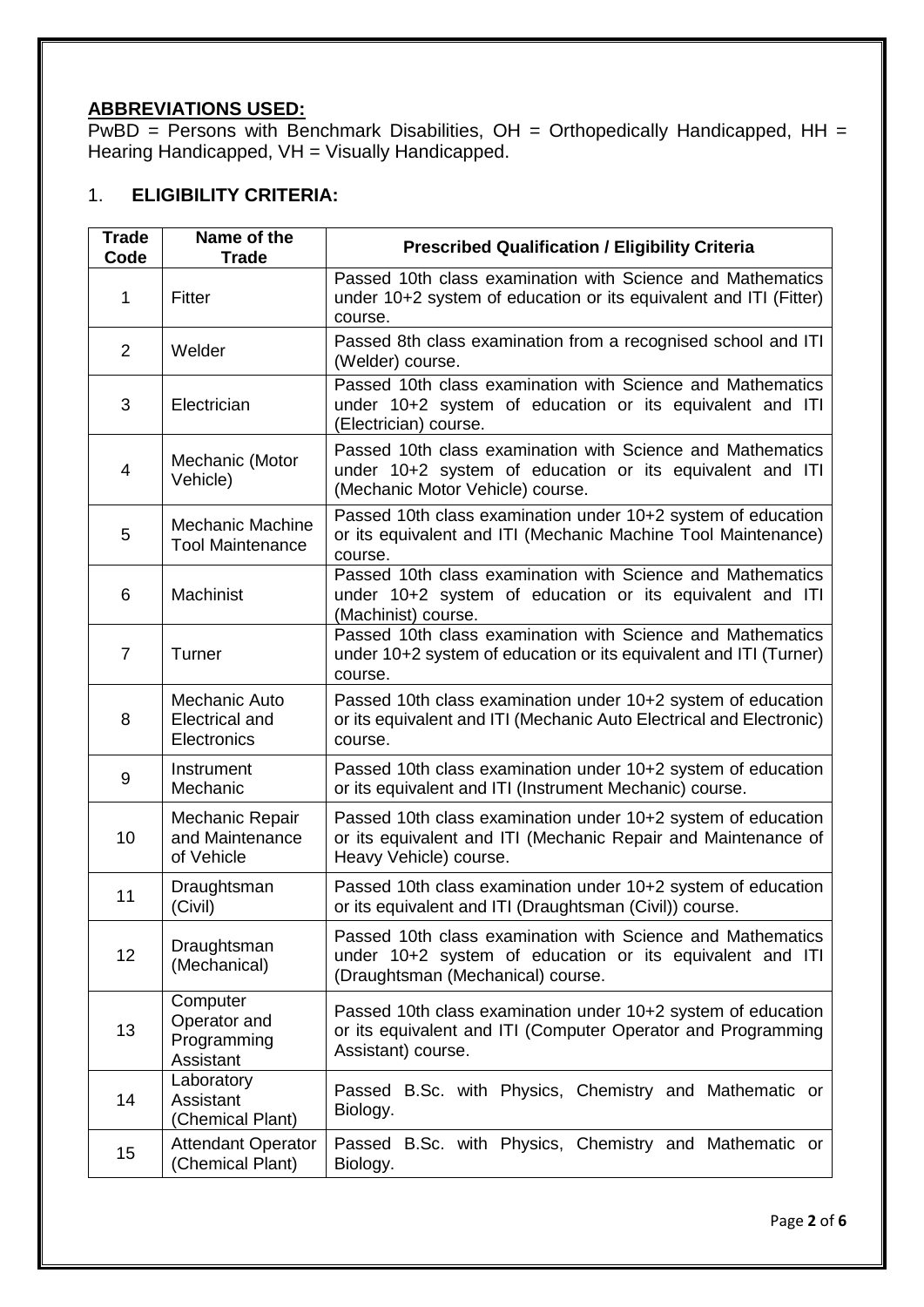| 16 | Advanced<br><b>Attendant Operator</b><br>(Process) | Passed B.Sc. with Physics and Chemistry as compulsory and<br>Mathematics as desirable subject                                                 |  |
|----|----------------------------------------------------|-----------------------------------------------------------------------------------------------------------------------------------------------|--|
| 17 | Accountant                                         | Passed B.Com                                                                                                                                  |  |
| 18 | <b>Back Office</b><br>Assistant                    | Passed any Graduation                                                                                                                         |  |
| 19 | Executive<br>(Marketing)                           | MBA (Marketing) / Post Graduate Diploma in Marketing<br>Management (2 years full time Course)                                                 |  |
| 20 | Executive (Human<br>Resource)                      | MBA (HR) / MSW / Post Graduate Diploma in Personnel<br>Management / Personnel Management & Industrial Relation (2)<br>years full time Course) |  |
| 21 | Executive<br>(Computer<br>Science)                 | MCA (3 years full time Course)                                                                                                                |  |
| 22 | <b>Executive (Finance</b><br>& Accounts)           | CA/ICWA/ MFC / MBA (Finance & Accounts) / Post Graduate<br>Diploma in Financial Management                                                    |  |
| 23 | <b>Security Guard</b>                              | Passed class 10th Examinations under 10+2 system of<br>education or its equivalent.                                                           |  |

**Note:** All the ITI candidates must possess the National Trade Certificate (NTC) recognized by the National Council of Vocational Training (NCVT) or State Council of Vocational Training (SCVT).

Further, the candidates applying for Trade Code 23 (Security Guard) should possess the following minimum physical requirements: -

- i. Height: Male 170cm, Female- 155cm (concession of 5cm for hill domicile, scheduled castes & scheduled tribes)
- ii. Weight: Proportionate to height and age as per medical standards.
- iii. Chest: Normal 81 cm Expanded 85 cm, no requirement of chest for female candidates.
- iv. Eye Sight: Minimum distant vision should 6/6 and 6/9 of 2 eyes without correction i.e. without wearing of glasses
- v. General: Candidates should not have knock knee, flat foot, varicose vein or squint in eyes, bow legs, inability to close the left eye, Inability to flex the fingers properly and any other obvious deformities. He must be in good mental and bodily health and free from any physical defect likely to interfere with efficient performance of the duties

## **For all the Trade codes:**

The qualification prescribed shall be from a recognized University / Institute as a full time, regular course in relevant Trades / Degree with overall percentage of minimum 50% for General & OBC candidates and overall percentage of 45% marks in case of SC /S T / PwBD candidates against reserved positions.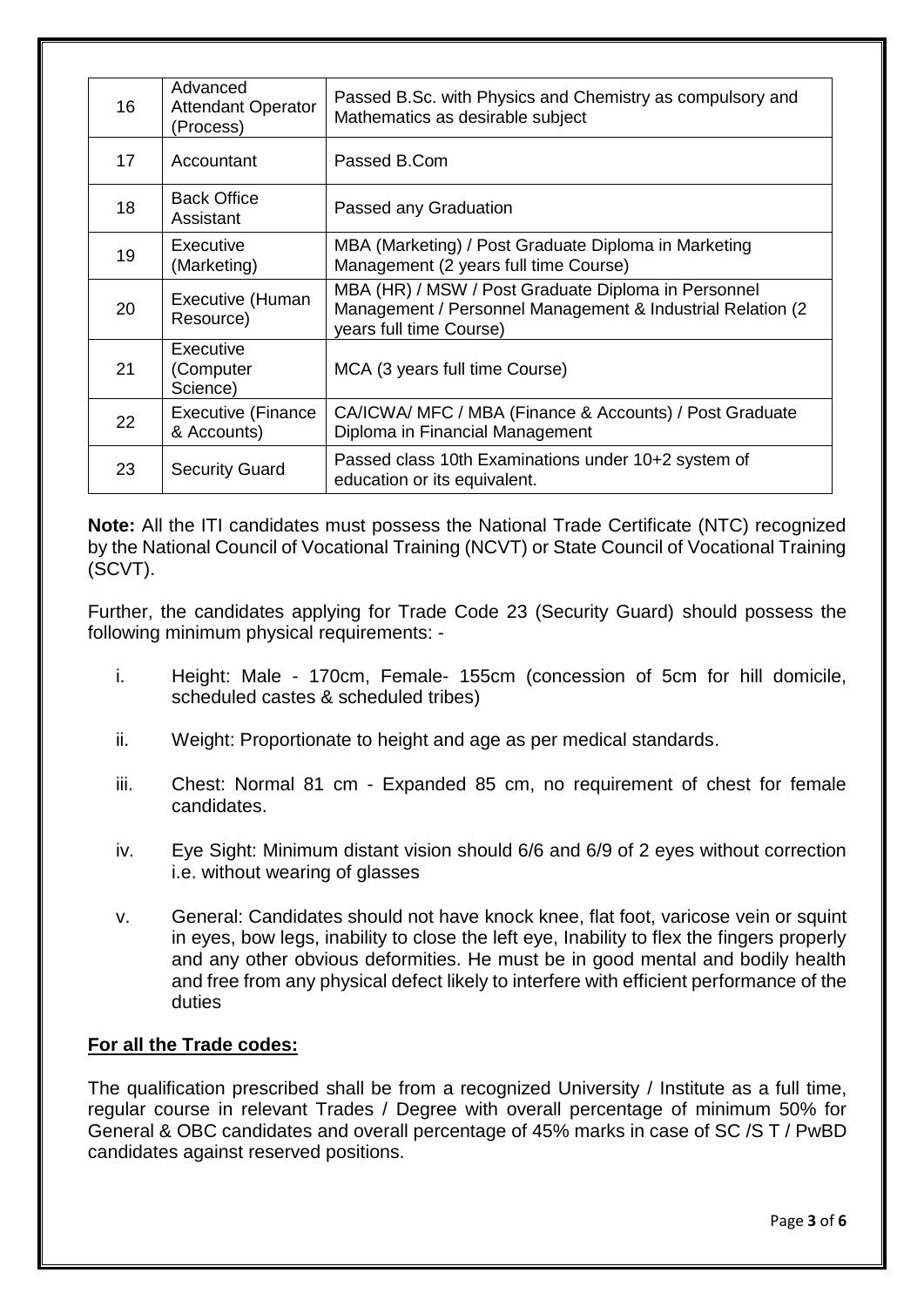**Candidates possessing higher professional qualifications than the prescribed qualification are not eligible.**

No claim of possession of a qualification equivalent to a prescribed qualification shall be entertained.

**The candidates should not have undergone Apprenticeship earlier or pursuing Apprenticeship Training as per the Apprentices Act, 1961 / 1973 as amended from time to time.**

Age Limit: Minimum 18 years and maximum 24 years as on 01.07.2018.

Age Relaxation for SC/ST/OBC Candidates: Upper age limit is relaxable by 5 years for SC/ST candidates, 3 years for OBC candidates

Age Relaxation for PwBD Candidates: Upper age is relaxable by 10 years for General candidates, 13 years for OBC candidates and 15 years for SC/ST candidates.

## 2. **Stipend**:

Candidates will be paid a consolidated monthly stipend of  $\bar{\tau}$ 10,000/- (Rupees Ten Thousand only).

## 3. **Period of Apprenticeship Training:**

For all the Trade Codes (Except Trade Code 16 & 23), the Period of Apprenticeship Training will be 12 months. For the Trade Code 16 & 23, the period of Apprenticeship Training will be for 18 months and 15 months respectively.

## 4. **Mode of Selection**:

The selection will be based on the percentage of marks scored by the candidates in their respective ITI trades / Diploma / Degree. In case more than one candidate scoring the same percentage of marks at the cut-off level, the marks scored by the candidates in their  $10<sup>th</sup>$ standard shall be considered. In case the  $10<sup>th</sup>$  standard marks are also found to be equal then the senior most candidates, based on the date of birth, shall be considered for selection. The selection will be subject to the verification of certificates of the short listed candidates and their medically fitness.

# 5. **Requirement before filling online Application Form:**

- a) The candidate must have an active email ID and Mobile number which must be valid for at least 1 year as all future communications with candidates will take place through email. Candidates are advised to mention their correct email ID / Mobile number and keep checking their e-mail as all future communications shall be sent only through email.
- b) The candidate must ascertain the correctness of all information before filling in the "Online Application Form" and its final submission. The candidate shall be wholly / exclusively responsible for the information provided in his / her online application form.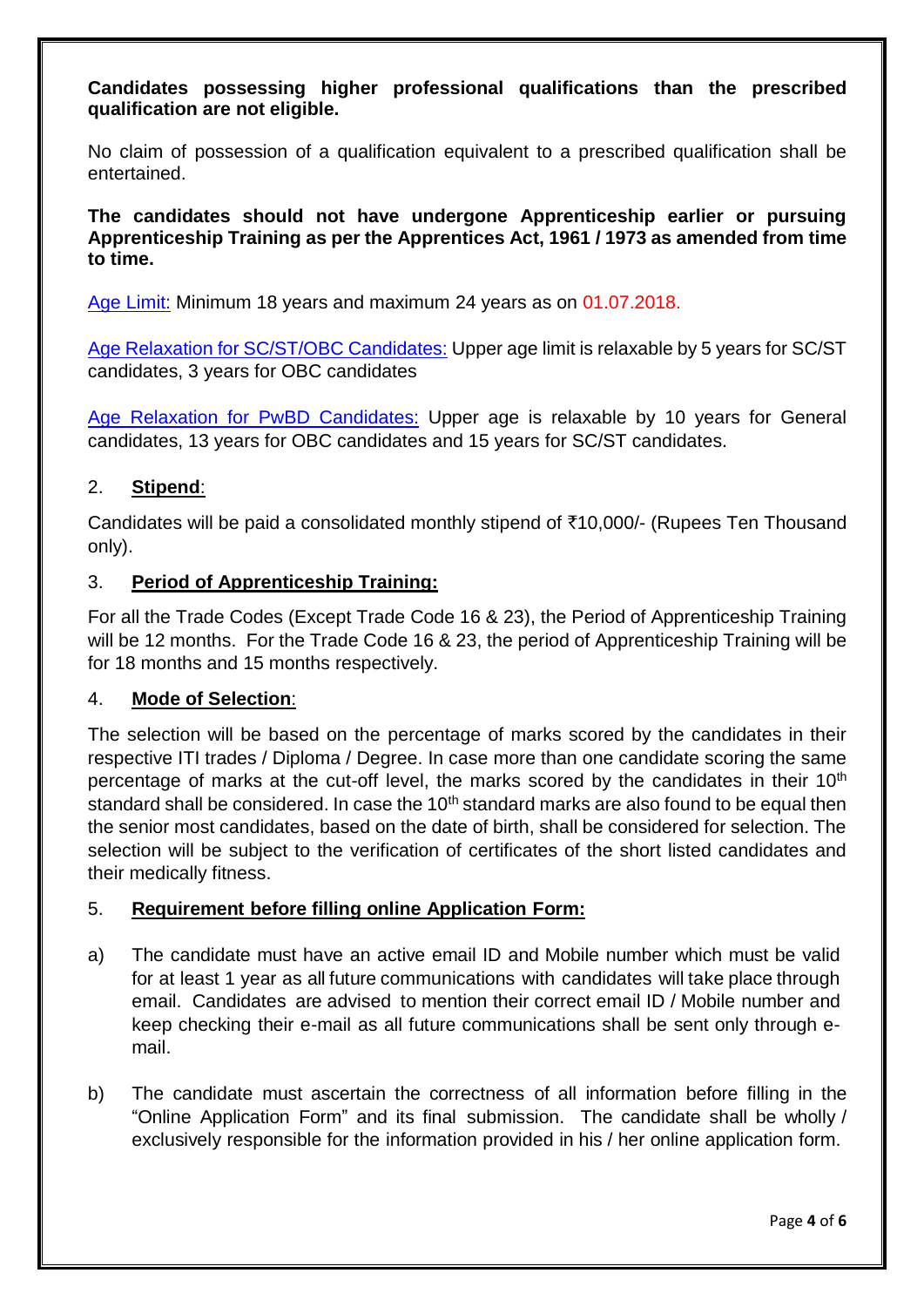c) Cut-off date: The candidate must possess the prescribed qualification, age as on 01.07.2018.

#### d) **Other Requirements**:

- i. Candidate shall have a PAN Card.
- ii. Candidate shall have an Aadhar Card.
- iii. Candidate shall have a bank account & cheque book with their names printed.
- iv. Candidate to register themselves as an Apprentice with RDAT (Regional Directorate of Apprenticeship Training) through the Government portal  [www.apprenticeship.gov.in. C](http://www.apprenticeship.gov.in.you/)andidates need to register at Apprentices -> Apprentice Registration.

## 6. **How to Apply in online:**

The candidates will have to apply online for the Apprenticeship Training through the website of Chennai Petroleum Corporation Limited. To apply visit: [www.cpcl.co.in.](http://www.cpcl.co.in/) The candidate must possess a valid e-mail ID. The site will be functional from 10:30 hours of 30.07.2018 to midnight of 12.08.2018. Once the candidates submit their data Online, system will display a Registration Number and generate a Registration Slip. The candidates will have to download the slip and keep it safe with them for future reference and appearing for the verification of their records.

#### 7. **General Instructions:**

- a) Candidates are advised to carefully read the full advertisement for details of educational qualification and other eligibility criteria before submission of online application.
- b) If the application is not submitted in line with the eligibility criteria, terms & conditions, then the application is liable for rejection.
- c) The last date for submission of on-line application is **12.08.2018.** Candidates are requested to apply well in advance before the closing date.
- d) Candidates are advised to periodically visit our above website as all future correspondence and latest information shall be made available only on our website and/or by email.
- e) Any corrigendum/addendum etc. or updates with regard to this advertisement shall be made available on our website.
- f) A candidate is allowed to apply for one Trade / Discipline. In case of receipt of more than one application for more than one Trade / Discipline, all the applications will be rejected.
- g) Wherever CGPA/OGPA or Letter Grade is awarded in the ITI / Diploma / Degree examination, its equivalent overall percentage of marks must be indicated in the On-line Application Form as per the norms adopted by University / Institute.